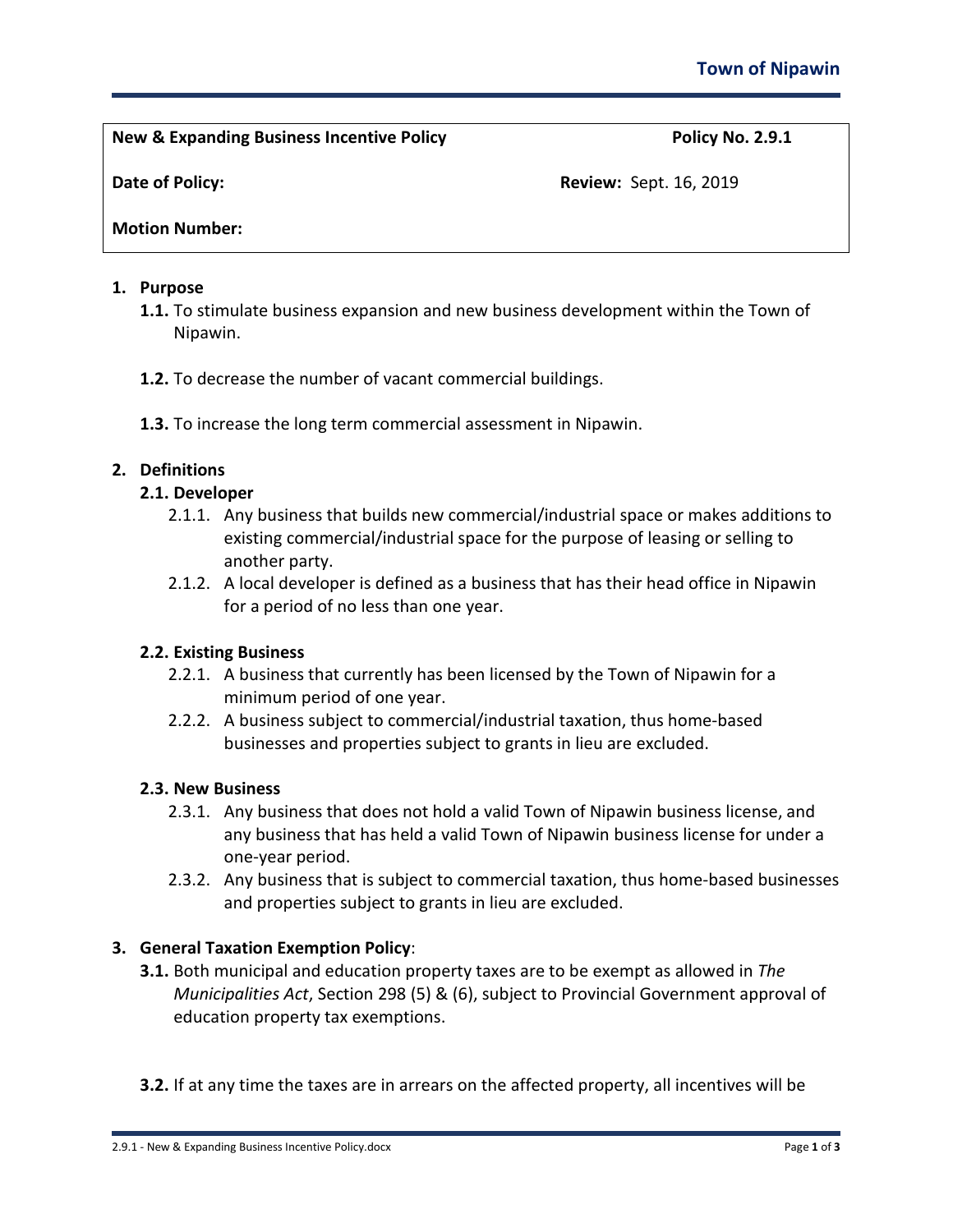withdrawn, and full taxes become payable for the project.

- **3.3.** Incentives will be given only if all applicable municipal bylaws and permits are complied with prior to construction projects being initiated.
- **3.4.** Local improvement levies are not eligible as part of a tax incentive.

### **4. Business Incentive Tax Exemption**

### **4.1. Existing Business**

- 4.1.1. Any existing business or developer will qualify for the following tax exemptions:
	- The tax exemption will be applied to any increased assessed value (improvement) of an existing building due to new construction or renovation
	- The tax exemption will also be applied to the assessed value of any expansion (improvements) of new construction on bare land
	- The exemption does not apply to the assessment of bare land
- 4.1.2. The tax exemption will not take effect until the renovation or new construction is assessed and taxable. The tax incentive will come into effect on January  $1<sup>st</sup>$  of the year following completion.
- 4.1.3. The exemption shall be applied as follows:
	- 100% exempt in year one
	- 100% exempt in year two
	- 100% exempt in year three
	- 100% exempt in year four
	- Full taxation in year five

#### **4.2. New Business**

- 4.2.1. Any new business or developer will qualify for the following tax exemptions:
	- The tax exemption will be applied to any increased assessed value (improvement) of an existing building due to new construction or renovation
	- The tax exemption will also be applied to the assessed value of any expansion (improvements) of new construction on bare land
	- The exemption does not apply to the assessment of bare land
- 4.2.2. The tax exemption will not take effect until the renovation or new construction is assessed and taxable. The tax incentive will come into effect on January 1<sup>st</sup> of the year following completion.

#### 4.2.3. The exemption shall be applied as follows: